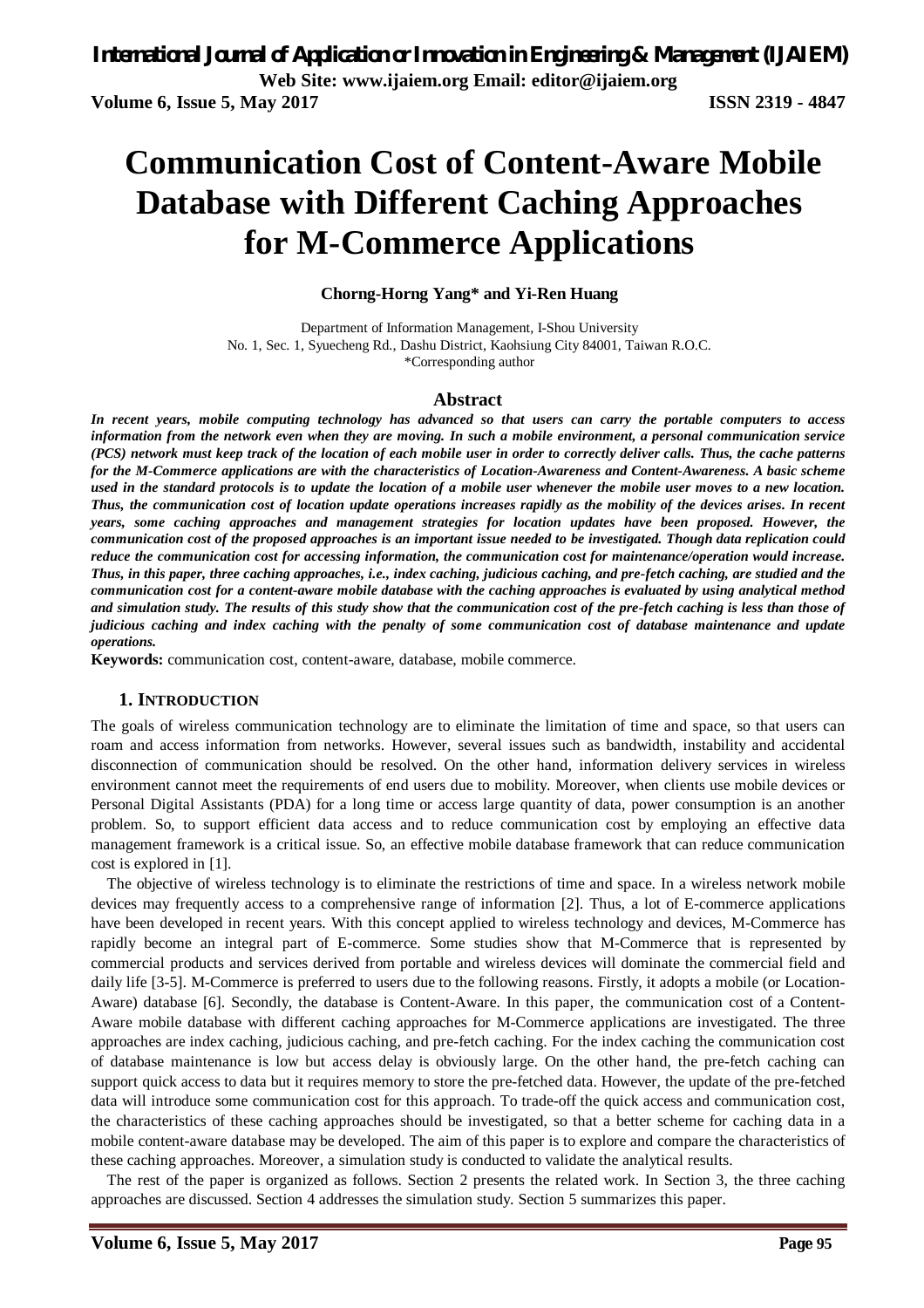**Volume 6, Issue 5, May 2017 ISSN 2319 - 4847**

### **2. RELATED WORK**

In the Section, the related work for mobile commerce applications, mobile databases and content-aware services is presented as follows.

#### **2.1 Mobile Commerce Applications**

Three major reasons for promoting m-commerce are discussed in [7, 8]. These reasons are wireless base stations, wireless protocol standards, and bandwidth. Wireless communication base stations and users' equipment such as mobile phones, PDAs, etc. have been adopted widely in recent years. Due to the establishment of a number of wireless communication protocols and the broadband technology and networks, many versatile m-commerce applications are developed. Furthermore, three major applications of m-commerce are identified. The three types are transaction management, content delivery and telemetry services, which are further divided into active and passive services. The active services mean users can actively seek the services. On the other hand, passive services are those passively received by users.

In [9] an m-commerce application framework was proposed and a number of possible m-commerce applications are discussed. The applications include mobile advertising and shopping (MAS), mobile inventory management (MIM), product location and shopping (PLS), proactive service management (PSM), and wire1ess business re-engineering (WBR), etc. After analyzing the related work of m-commerce, the most m-commerce applications have the following two features: use of mobile location-aware databases and access to content-aware information. Therefore, this study explores content-aware mobile database. In [10], six elements for the m-commerce system are discussed. They are mobile commerce applications, mobile stations, mobile middleware, wireless networks, wired networks, and host computers.

#### 2.2 **Mobile Databases**

In [11] four characteristics of accessing mobile database via wireless network are pointed out: asymmetry in communication, frequent disconnections, power limitation, and screen size. Due to the three characteristics, asymmetry in communication, frequent disconnections and power limitation, communication cost of accessing mobile database is becoming a critical issue. If a large number of connection and disconnection as well as asymmetrical communication, these require high communication costs and power consumption. If a better scheme for accessing mobile database can be found to reduce communication costs, it would improve the efficiency of accessing mobile databases [12]. Moreover, three research topics for mobile databases are data dissemination, data consistency and location dependent querying. In general, the environment of a mobile database includes the mobile unit (MU), mobile subscriber station (MSS), wireless network and wired network, etc.

Architecture for mobile databases was proposed in [13]. For data replication and conflict detection/resolution, a client-oriented replication approach is proposed as shown in Fig. 1. The client/server operation model has been widely adopted both on wired and wireless networks, and is proved to be working well and very successful. Its concept of operation is to link the central server database to fixed networks with large bandwidth, while replication of part of the data may occur in two statuses: online or offline. And there are three processes for the action of maintaining management data: definition of replication, synchronization and transaction processing [13].



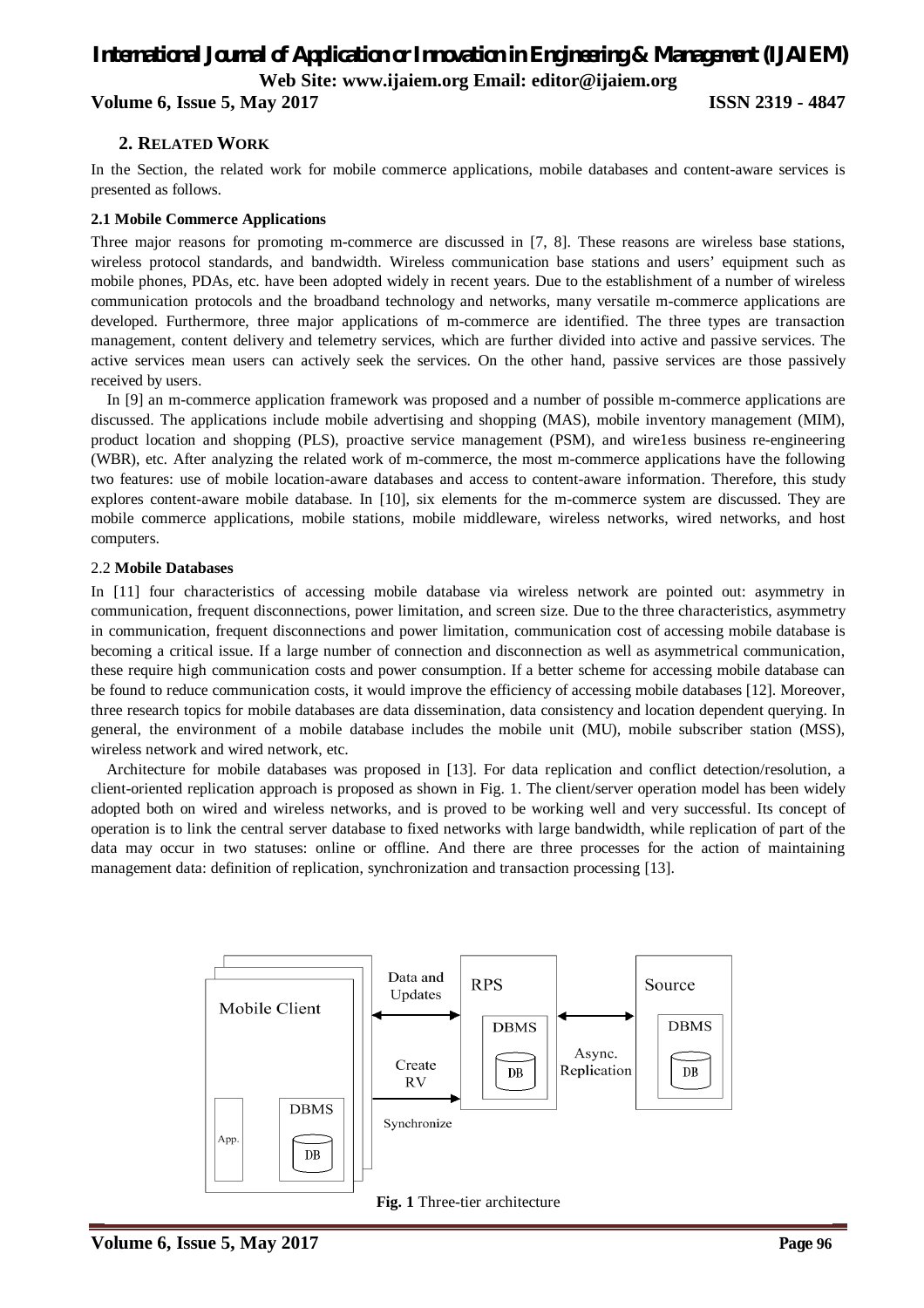## **Volume 6, Issue 5, May 2017 ISSN 2319 - 4847**

#### **2.3 Content-Aware Services**

Several papers presented the studies on content-aware services, or so-called Location Based Services (LBS) [17, 18, 19]. Dunham *et. al.* proposed LDD which is a kind of data that the content value is determined by its location. LDD has the following characteristics: (i) the semantics of a set of data and their values are coupled with particular location, (ii) the answer to a query depends on the geographical location, and (iii) a query may be valid only at a particular location. In other words, the content values of the data, results of data query, and accuracy of query are all related to the physical location.

In addition, the replication of data is classified into two types: spatial replicas and temporal replicas. And the data consistency problems, which are caused by replication of data, are distinguished into temporal consistency and spatial consistency. Finally, problems and approaches of query processing and transaction management are discussed as well. In [20], the LBS is presented for each generation of mobile communication systems. The study covers two cases: traffic report and navigation service, and the relevant details of technology are also investigated.

The relationship between LBS and m-commerce was discussed in [21]. First of all, five categories of LBS are identified: information/directory services, tracking services, emergency services, navigation, and location-based advertising and promotions. Moreover, a lot of examples of specific applications are given. Besides, technologies for realizing LBS are discussed, such as network-based technology, handset-based technology, hybrid technology, and short-range technology (e.g., WLAN, Bluetooth). Three business models of m-commerce are also discussed, and they are network operator dependent business, network operator assisted business, and network operator independent business.

### **3. CACHING APPROACHES**

In this Section three caching approaches are presented. The three approaches are index caching, judicious caching, and pre-fetch caching.

#### **3.1 Index Caching**

An efficient index caching was proposed in [14]. The proposed approach could save an index to the mobile host so that data query performance is improved. Moreover, two cache replacement policies, lower level index first replacement policy and cut-plane-first replacement policy, are compared and clarified through performance evaluation.

In order to reduce power consumption of mobile clients, the index caching mechanism enables rapid and efficient query for disperse data. Moreover, index caching mechanism can shorten query and response time effectively. As shown in Fig. 2, if the required index data is not available in the cache memory of the mobile client, a query will be made at the Local Server (LS) #1 via wireless transmission. If no such index data is found in LS #1, a query will be made at the LS #2 via wireless transmission for a copy of the index data. Moreover, if such index data cannot be found in the other Local Servers, the Central Server must be queried through a wired transmission. On the other hand, for index data update the Central Server will copy all updated data to all Local Servers. Thus, extra communication cost is required for data query/access.



**Fig. 2** Index caching approach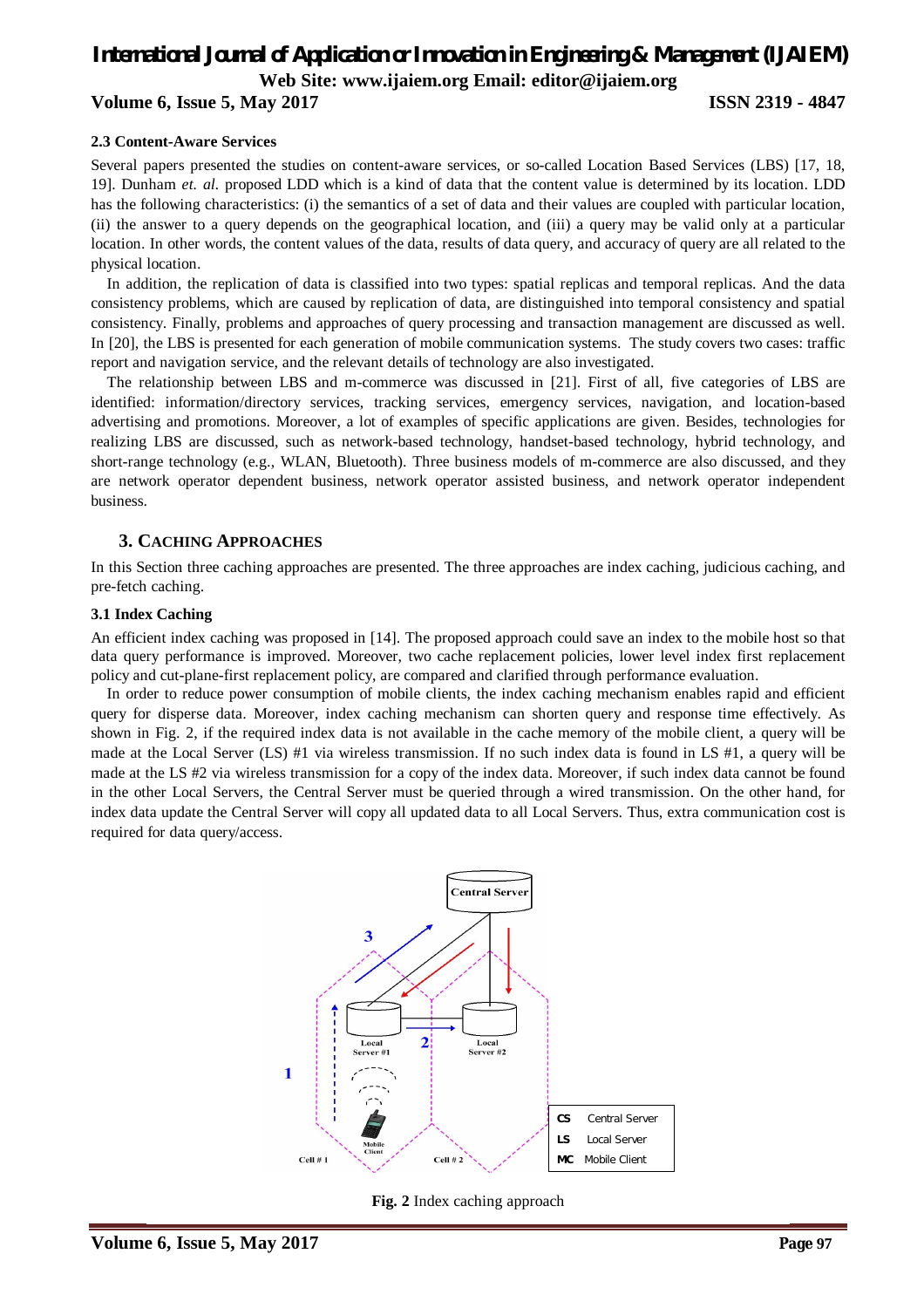**Volume 6, Issue 5, May 2017 ISSN 2319 - 4847**



**Fig. 3** Judicious caching approach

#### **3.2 Judicious Caching**

The judicious caching approach was proposed in [1]. The study conducted a detailed analysis of the characteristics of dynamic data management in LBS. And a scheme for classifying LBS by factors was proposed. The factors are source of data (central/local), period of validity (static/dynamic), target of audience (public/personal), and location dependency (independence/dependence). Moreover, the study also proposed several dynamic data management strategies, which are judicious caching, proactive pushing and neighborhood replication. A cost model was also proposed, so that the different strategies can be analyzed and compared. Based on the results of this study the wireless communication cost is considered in our cost model. In this paper, communication cost may not be dependent on distance only. It depends on bandwidth, delay, reliability, etc. For the database operations, more details of cost are developed. For example, both the time spent on replication and the cost of disk space is also considered in this paper.

As shown in Fig. 3, within an accessible range of the mobile client, judicious caching is used to generate a copy of cache on the Local Servers. Then, central server is responsible to update data in Local Servers and maintain its value at any time by employing judicious caching approach. So, the Local Server can access the latest copy of data without any delay within an accessible range of the Mobile Client. Once data update occurs in the Central Server, Local Server must duplicate the latest copy of data at additional maintenance cost. In Fig. 3, if the required data is not available in the cache memory of the mobile client, a query will be made at the Local Server (LS) #1 via wireless transmission. If no such data is found in LS #1, a query will be made at the Central Server through a wired transmission. As for the data update, the Central Server will copy all updated data to all Local Servers, so that additional communication cost is incurred for data query/access.



**Fig. 4** Pre-fetch caching approach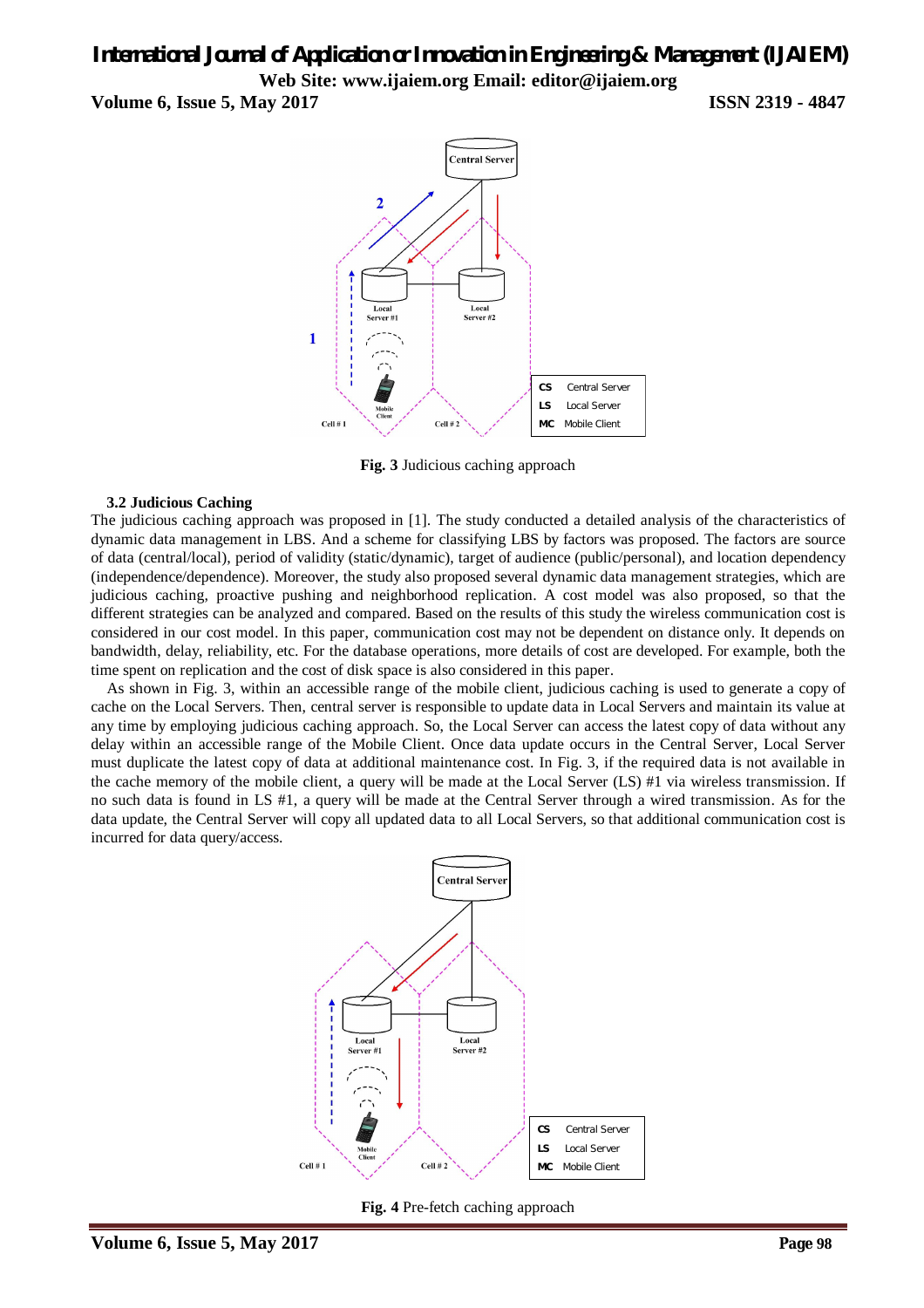### **Volume 6, Issue 5, May 2017 ISSN 2319 - 4847**

#### **3.3 Pre-fetch Caching**

In a dynamic data framework, if data that would be accessed by the mobile client can be predicted and pre-fetched in the Cache, it is likely to increase hit ratio and improve the cache efficiency [15, 16]. Though the cache stores only past data, mobile clients may not find the new data in the cache. Thus, pre-fetch caching approach is proposed to address such an issue. However, the fetched data cannot be oversized. Otherwise the significance and function of pre-fetch caching approach will be compromised. The predicted results should be precise, small in size and with no compromise of accuracy and hit ratio. In this way, communication cost can be improved efficiently.

As in Fig. 4, if the mobile client sends out a request to the system only when the data is actually required, it may not receive the necessary data in time due to insufficient bandwidth or disconnection. To avoid the occurrence of such problem, the mobile client may pre-fetch the necessary content-aware data, and keep them in the Local Server prior to actual utilization, so that the mobile client may obtain it immediately from the nearby Local Server when the data is actually used or queried. This shortens delay of data access.

#### **3.4 Communication Cost**

Table 1 summarizes the definitions of factors for the communication cost, which is employed to evaluate the three caching approaches in this paper.

Eq. 1 denotes the total cost, which consists of communication cost and maintenance/operation cost. Note that *c*, *n* and *b* are common variables of the total costs. Eq. 2 expresses the maintenance/operation cost, which sums up the cost of cache invalidation mechanism and operation cost of cache replacement mechanism. Note that *Mci* indicates the cache size used by mobile clients and *D<sup>u</sup>* indicates the cost of updating data per byte by the mobile client. Moreover,  $D_c$  indicates the effective byte of cache received by the mobile client and  $D_a$  indicates the size in byte of content accessed by the mobile client at the local server. Eq. 3 depicts the communication cost, in which  $C<sub>n</sub>$  indicates the cost for sending out request by the mobile client,  $C_d$  indicates the cost of making connection between the mobile client and the Local Server, *B* indicates all the transaction costs after connection is established. The final total cost is expressed as Eq. 4.

$$
C = C_m + C_c = C(c, n, b) \tag{1}
$$

$$
C_c = C_c (C_n, C_d, B)
$$
  
\n
$$
C_c = Q_u H_r + W_s (1 - H_r) + L_l + L_c
$$
\n(2)

$$
C_c = C_m + C_c = C_m + Q_u H_r + W_s (1 - H_r) + L_l + L_c
$$
\n(4)

Consider the following equation:

 $C_c = Q_u H_r + W_s (1 - H_r) + L_l + L_c$ (5)

| <b>Tab.1.</b> Definition of factors |  |  |  |
|-------------------------------------|--|--|--|
|-------------------------------------|--|--|--|

| <b>Notations</b> | <b>Definition</b>                                                     |
|------------------|-----------------------------------------------------------------------|
| $\mathcal{C}$    | Total cost                                                            |
| $C_m$            | Maintenance/Operation cost                                            |
| $C_c$            | Communication cost                                                    |
| $Q_{\mu}$        | The total quality query cost from mobile client                       |
| $W_{s}$          | Communication cost between the local server and mobile client.        |
| $L_l$            | Communication cost between the local server and other local server.   |
| $L_{\rm s}$      | Communication cost between the local server and other central server. |
| $\mathcal{C}$    | Communication unit cost                                               |
| $\boldsymbol{n}$ | The total number of communication                                     |
| $\boldsymbol{b}$ | Size of the data item for communication                               |
| $A_c$            | The average hit ratio of the mobile client cache                      |
| $M_{v}$          | <b>Access Probability</b>                                             |
| $H_r$            | <b>Mobility Probability</b>                                           |
| $C_v$            | Wireless unit communication variation cost                            |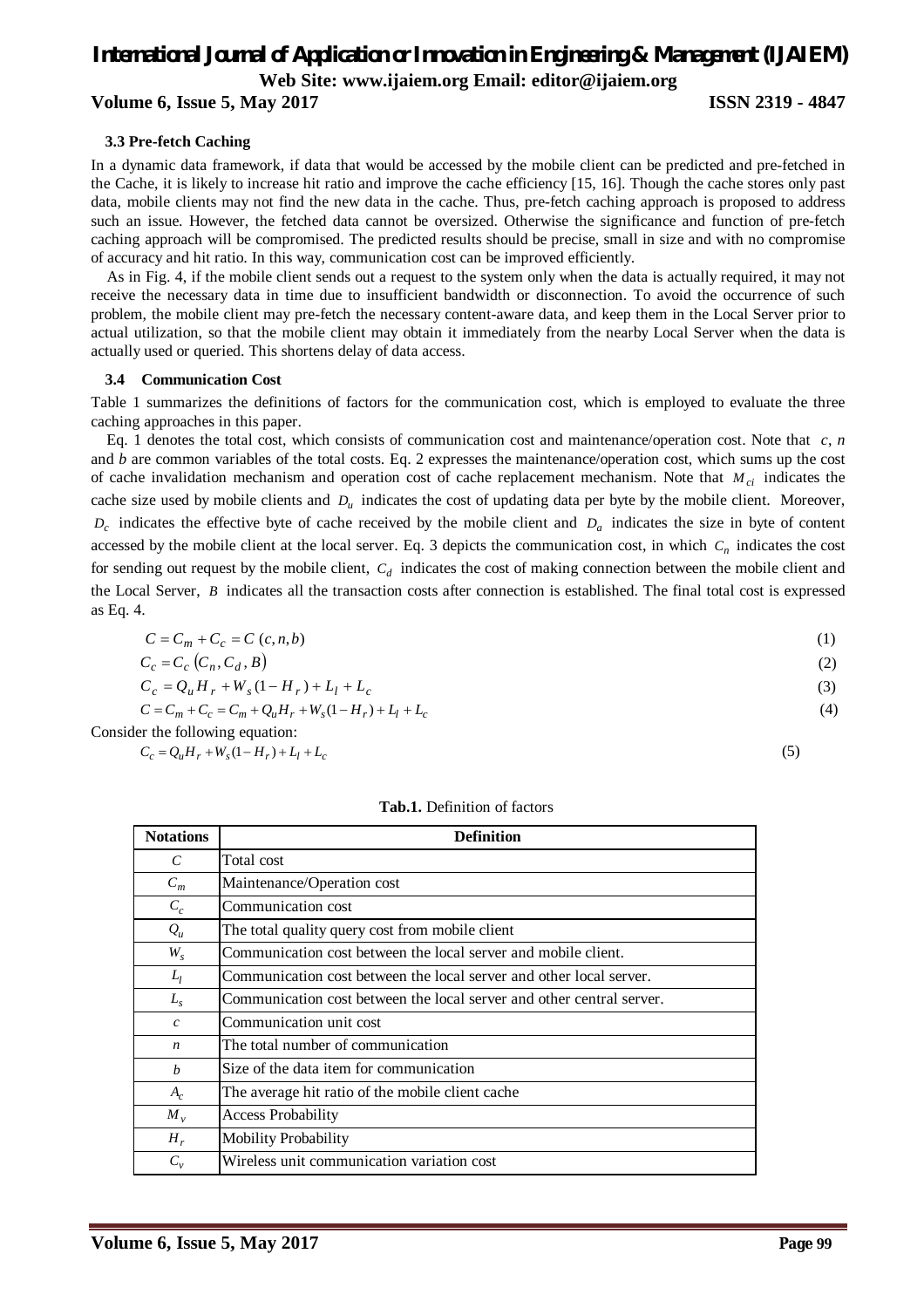# *International Journal of Application or Innovation in Engineering & Management (IJAIEM)* **Web Site: www.ijaiem.org Email: editor@ijaiem.org Volume 6, Issue 5, May 2017 ISSN 2319 - 4847**

Four variables  $A_c$ ,  $M_v$ ,  $H_r$  and  $C_v$  would cause value change on  $Q_u$ ,  $W_s$ ,  $L_l$  and  $L_s$  for the three caching approaches. In this paper a simulation study is conducted to explore the impact of access probability, mobility probability, and cache hit ratio and wireless unit communication cost on total costs.



**Fig. 5** Simulation model

### **4. SIMULATION STUDY**

#### **4.1 Simulation Model**

In order to analyze the total cost, a model for a three-tier content-aware wireless communication environment is employed in this study. The model comprises a central server, three local servers and five mobile clients. A wired network connection connects the central server and the three local servers. And a wireless network is used to connect the local servers and mobile clients. The mobile client can access the data on its local server or access the copy of data on the other local servers via wireless connection. This simulation study investigates the total cost versus the simulation factors described in previous Section.

#### **4.2 Simulation Results**

#### **4.2.1 Communication Cost vs. Access Probability**

The probability of a mobile client accessing data is set from 0.05 to 0.3 as shown in Fig. 6. Besides, the mobility of mobile clients and the hit ratio of mobile client accessing data on local servers are fixed (mobility  $= 0.1$  and hit ratio  $=$ 0.2). The simulation results show that the communication cost of index caching approach is the highest among these three approaches. And the judicious caching approach requires more communication cost than pre-fetch caching approach. Obviously, index caching approach requires much communication cost for transmitting data from local server and mobile client. On the other hand, the pre-fetch caching approach stores predicted data on mobile clients or local server, so that it requires less communication cost but much memory space is required on mobile clients and local servers. For the three approaches, the communication cost increases as the probability of mobile clients accessing data on the local server increases.

#### **4.2.2 Hit Ratio and Access Probability vs. Communication cost**

The Scenario II for this simulation study is with the fixed mobility for mobile clients and the fixed wireless communication unit cost. As shown in Fig. 7, both the hit ratio and the access probability affect the communication cost. For index caching approach, when the hit ratio decreases the communication cost will increase quickly. The possible reason is that the low hit ratio means much data transmission from local server and mobile client. Similarly, the communication cost increases as the hit ratio decreases and access probability increases for the other two approaches. Moreover, the hit ratio effect of judicious caching and pre-fetch caching is less than that of index caching. However, the two approaches require much memory space on mobile client and local servers. In general, the pre-fetch caching approach requires less communication cost when hit ratio decreases and access probability increases. Thus, it is a trade-off between communication cost and device cost when the three approaches are considered respect to hit ratio and access probability.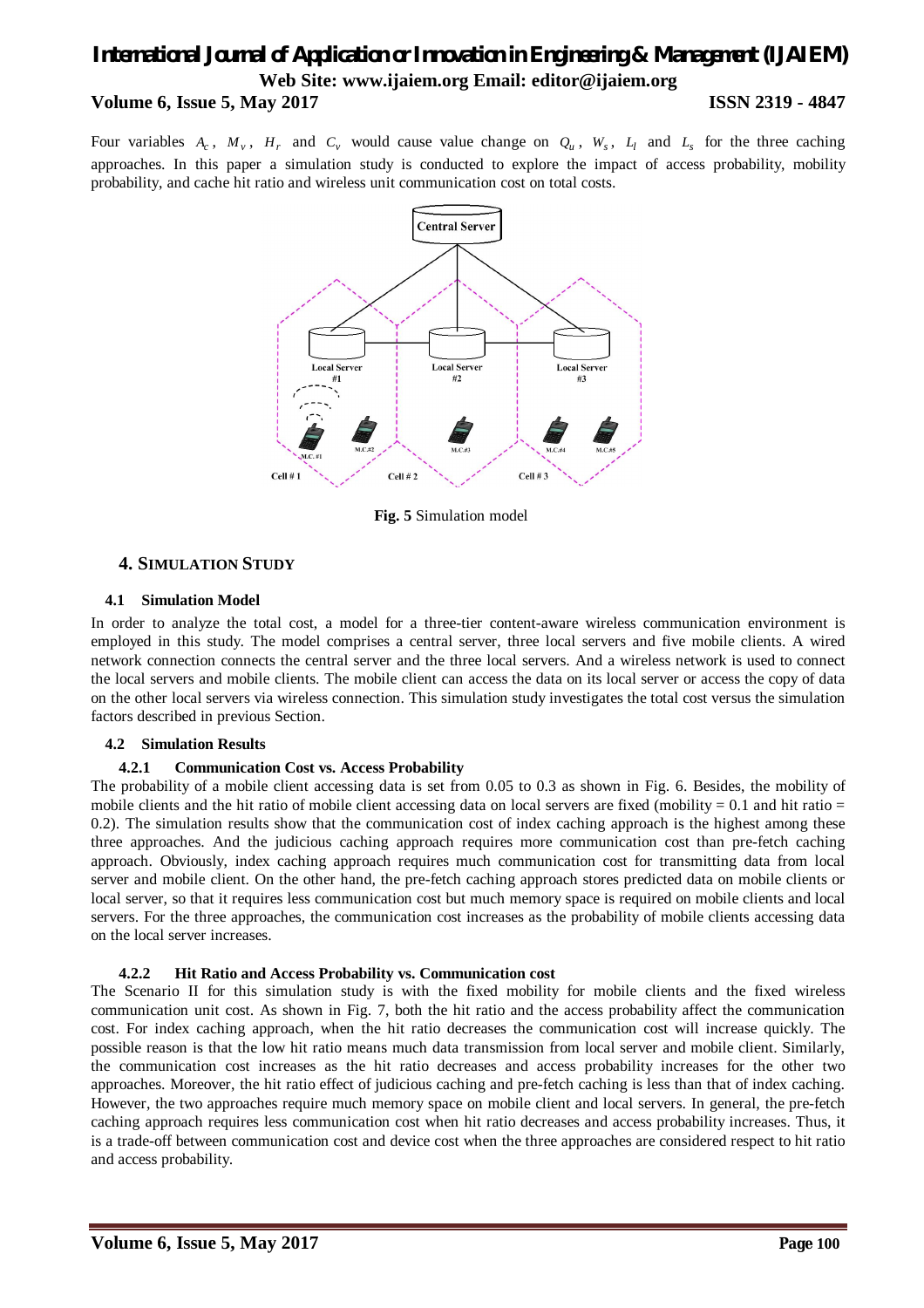



Fig. 6 Access probability vs. communication cost



Fig. 7 Hit ratio and access probability vs. communication cost



Fig. 8 Unit cost of wireless communication vs average communication cost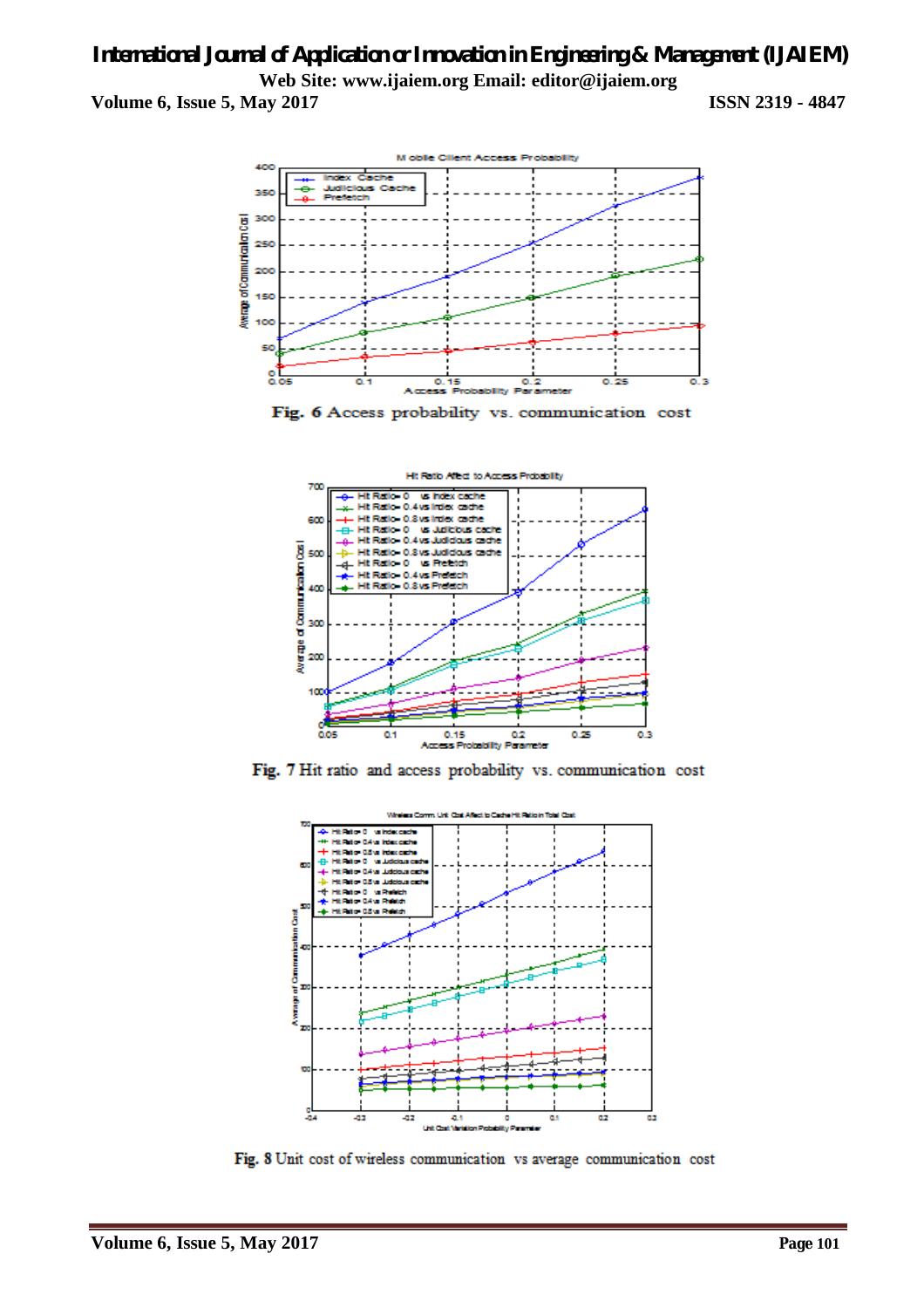# *International Journal of Application or Innovation in Engineering & Management (IJAIEM)*

**Web Site: www.ijaiem.org Email: editor@ijaiem.org**

**Volume 6, Issue 5, May 2017 ISSN 2319 - 4847**

#### **4.2.3 Wireless Communication Unit Cost vs. Average of Communication Cost**

The Scenario III for this simulation study is with the fixed access probability and the fixed device mobility. As shown in Fig. 8 the communication cost increases as the unit cost of the wireless communication increases and the hit ratio decreases. The communication cost of the index caching approach increases abruptly as the hot ratio decreases and unit cost of wireless communication increases. It is obvious that index caching approach requires more communication between local server and mobile client and between local server and central server. Thus, its communication cost will increase as the unit cost of wireless communication increases. Similarly, when the hit ratio decreases the data transmission from local server and mobile client and local server and central server increases so that the communication cost arises. Fortunately, the communication cost for the pre-fetch caching approach increases smoothly as the access probability increases and hit ratio decreases. This means that the pre-fetch caching approach is more stable regarding to the wireless communication environment and user behavior. However, the pre-fetch caching approach needs much memory space at mobile clients and local servers.

### **5.CONCLUSIONS**

Recently, the advancement of the mobile computing technology motivates the development of many versatile mcommerce applications, which employ content-aware databases. For these databases, the communication cost of location update operations may increase rapidly as the mobility of the devices and data access probability increase. In this paper, three caching approaches, i.e., index caching, judicious caching, and pre-fetch caching, is discussed. And the communication cost for a content-aware mobile data that may be used in m-commerce applications is analyzed. To investigate the communication cost for the three approaches, a simulation study is conducted. The simulation results show that the communication cost of index caching approach is the highest among these three approaches. And the pre-fetch caching approach requires less communication cost when hit ratio decreases and access probability increases. Moreover, the communication cost for the pre-fetch caching approach increases smoothly as the access probability increases and hit ratio decreases. Though the pre-fetch caching approach outperforms than the other two approaches from our simulation results, the extra cost for the pre-fetch caching approach is that it requires much memory space on mobile clients and local servers. Generally speaking, our study shows that it is a trade-off between communication cost and device cost when the three approaches are considered in a wireless environment.

### **References**

- [1] Shiow-yang Wu and Kun-Ta Wu, "Dynamic Data Management for Location Based Services in Mobile Environments," in Proceedings of the Seventh International Database Engineering and Applications Symposium (IDEAS'2003)
- [2] M.-H. Jin, J.-T. Horng, H.-K. Wu and B.-J. Liu, 2000, "Reducing the Location Query Cost Based on Behavior-Based Strategy," Proc. of the 11th Intl. Conf. on Database and Expert Systems Applications, pp. 397 - 406.
- [3] Ayse Yasemin Seydim , Margaret H. Dunham , Vijay Kumar, 2001, "An Architecture for Location Dependent Query Processing," in Proc, of the 12th International Workshop on Database and Expert Systems Applications, pp.549-555.
- [4] Jianliang Xu, Baihua Zheng, Manli Zhu, and Dik Lun Lee, March, 2002, "Research Challenges in Information Access and Dissemination in a Mobile Environment," Proc. Pan-Yellow-Sea International Workshop on Information Technologies for Network Era (PYIWIT'02), Japan.
- [5] Upkar Varshney, 2001, "Addressing Location Issues in Mobile Commerce," in Proc. of the 26th Annual IEEE Conference on Local Computer Networks, pp. 184-192.
- [6] Wang-chien Lee, Jianliang Xu, Baihua Zheng, March 30 April 2, 2004 , "Data Management in Location-Dependent Information Services," The 20th IEEE International Conference on Data Engineering (ICDE '04), Boston, MA.
- [7] Baihua Zheng, Jianliang Xu, and Dik Lun Lee, 2002, "Cache Invalidation and Replacement Srtategies for Location-Dependent Data in Mobile Environments," in IEEE Transactions on Computers, pp. 1141-1153.
- [8] J. Senn, 2000, "The Emergence of M-Commerce," Computer, vol. 33, iss. 12, pp. 148-150.
- [9] U.Varshney and R.VetteL2001, "A Framework for the Emerging Mobile Commerce Applications," in Proc. Int'l Conf. on System Sciences, pp.3516-3525.
- [10]C.-W.Lee,W.-C. Hu, and J.-H.Yeh, 2003, "A System Model for Mobile Commerce, "in Proc. Int'l Conf Distributed Computing Systems workshops, pp.634.639.
- [11]Daniel Barbara, 1999, "Mobile computing and databases a survey," IEEE Transaction on Knowledge and Data Engineering, 11(1) , pp.108–117.
- [12]K. Porkaew, I. Lazaridis, and S. Mehrotra, 2001,"Querying Mobile Objects in Spatio-Temporal Databases," in Proceedings of the 7th International Symposium on Advances in Spatial and Temporal Databases, pp. 55–78.
- [13]C. GOllmick, 2003,"Replication in Mobile Database Environments: A Client-Oriented Approach," in Proc. Int'l Workshop on Database and Expert Systems Applications, pp980-981.